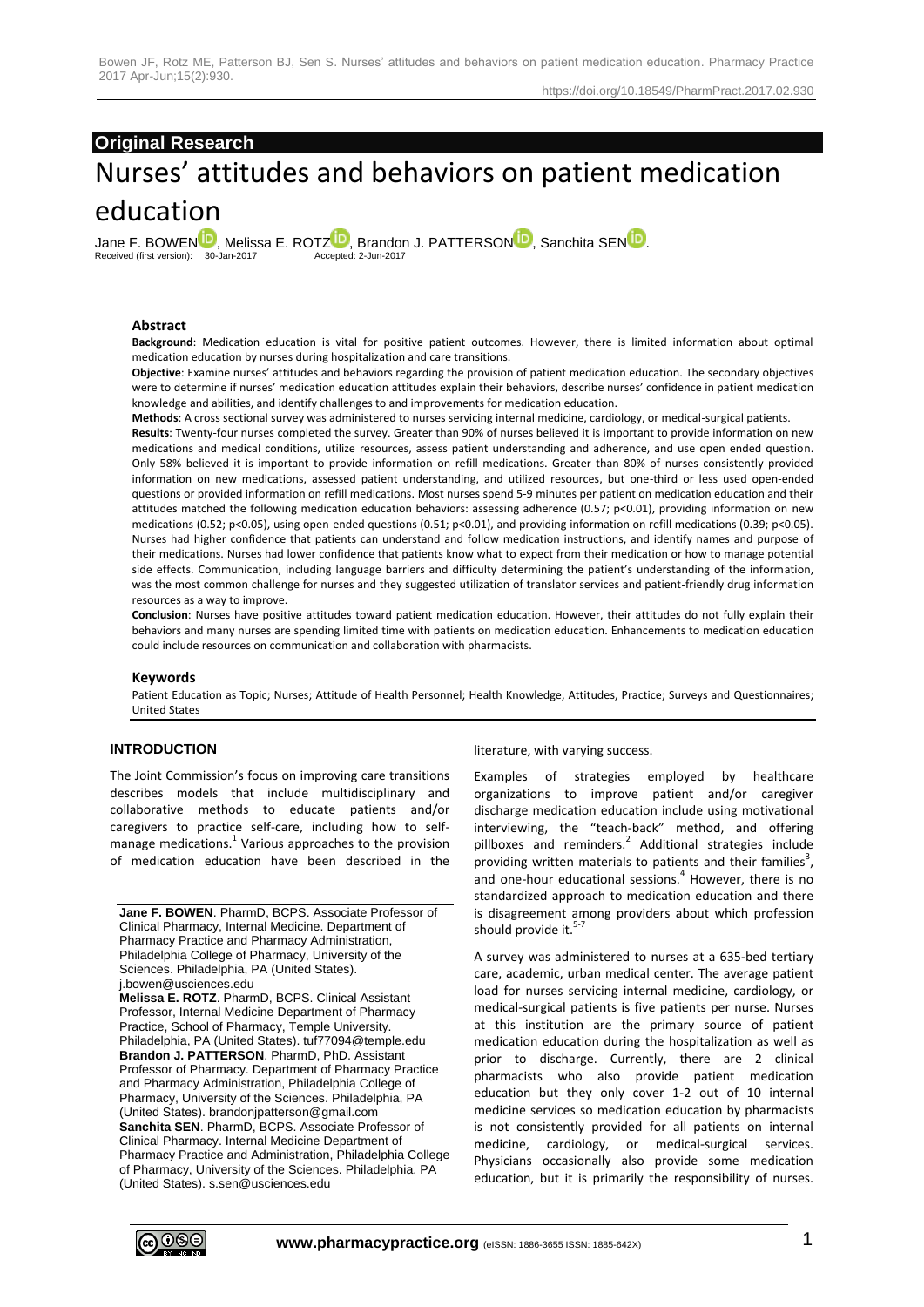For non-English speaking patients, translator phone services are available. Additionally, all nurses have access to Lexi-comp (Wolters Kluwer Clinical Drug Information, Inc.) for medication education materials that are patientfriendly and available in different languages. At this medical center, medication education is one part of the nurses' responsibilities and there is no standard approach utilized. This survey study was conducted to determine nurses' attitudes and behaviors regarding the provision of medication education and challenges they face.

#### **METHODS**

A cross sectional survey was administered to nurses over 4 weeks in 2014. Nurses servicing internal medicine (general population) and cardiology or medical-surgical (specialized population) patients were included, and nurses who do not provide direct patient care were excluded. Nurses provided consent to participate in this study and the study was approved by the Institutional Review Boards.

The primary objectives were to examine nurses' attitudes and behaviors regarding the provision of patient medication education. The secondary objectives were to determine if nurses' medication education attitudes explain their behaviors, describe nurses' confidence in patient medication knowledge and abilities, and identify challenges to and improvements for the medication education process.

Patients on a medical-surgical unit are all post-operative so nurses servicing these patients and cardiology patients were classified as servicing a "specialized" population. These nurses were grouped separately from general internal medicine nurses servicing a "general" population to see if there are any differences in attitudes and behaviors about the provision of medication education between nurses who educate patients on a more specific group of medications (specialized) compared to a wider range of medications (general).

The nursing attitudes and behaviors survey instrument was developed following best practices for survey research.<sup>8,9</sup> After reviewing the literature, survey items were derived from existing instruments<sup>5</sup> or developed by study authors. The final version of the instrument consisted of 23, 4- and 5-point Likert-type items, 3 open-ended response questions, and 2 demographics questions. The Likert-type items were categorized into four domains: frequency of performing a specific task, perceived importance of performing these tasks, confidence in patients' medication knowledge and abilities, and average time spent. The openended response questions elicited descriptions of difficult experiences and challenges faced, what nurses have done differently to improve, and resources the pharmacy department could provide to improve medication education.

The survey was provided to nurse administrators or a decentralized pharmacist on 3 internal medicine, cardiology, or medical-surgical floors, who then distributed the surveys to the nurses. During the 4 week period, nurses were notified and reminded that they could complete a survey and return it to an envelope that was placed in a secure location on the floor. Participation in the survey was voluntary and anonymous.

Data analysis included descriptive statistics for all survey items, including medians and ranges for continuous data and frequencies for discrete data. Chi-square statistical comparisons were conducted to see if survey responses differed significantly across shift and years of experience. Asymmetrical Somers' d values were calculated on ordinal Likert-type data with the nurse behaviors frequency serving as the dependent variable and their belief rating as the independent variable. This analysis was used to determine a percentage increase in explaining the nurses' medication education behaviors based on their medication education attitudes. Open-ended survey responses were aggregated and summarized qualitatively, grouping responses by similar concepts as determined by study investigators.

## **RESULTS**

#### **Study sample demographics**

Twenty-four nurses completed the survey; 14 service general and 10 service specialized populations. Three nurses servicing specialized populations did not return a completed survey and it is not known how many were not returned from nurses servicing the general populations. Twenty-three nurses provided demographic information, with a median of 3.5 years of experience (range 0.25 – 42 years) and even distribution between the morning (n=13) and overnight shifts (n=10).

#### **Study sample attitudes and behaviors**

Results of the primary objectives describing nurses' positive attitudes (i.e. strongly agree or agree that it is important) and behaviors (i.e. performed every time or most of the time) during medication education are shown in Figure 1. Greater than 90% of nurses strongly agree or agree that when educating patients on medications it is important to provide information on new medications (100%), assess patient understanding afterwards (100%), utilize resources (100%), provide information on medical conditions (96%), assess patient adherence afterwards (92%), and use openended questions (92%). Much fewer nurses (58%) strongly agree or agree that when educating patients on medications it is important to provide information on refill medications. When educating patients on medications, >80% of nurses report performing the following tasks every time or most of the time: provide information on new medications (88%), assess patient understanding afterwards (83%), and utilize resources (83%). Fewer nurses use open-ended questions (33%) and provide information on refill medications (29%). Sixty-seven percent of nurses spend 5-9 minutes per patient performing medication education (n=16), 8% spend 0-4 minutes (n=2), 8% spend 10-14 minutes (n=2), none spend >15 minutes, and 17% did not answer (n=4). No differences were found when the data was analyzed based on shift, years of experience, or patient population served.

Results of the secondary objective determining if nurses' medication education attitudes explain their behaviors are also seen in Figure 1. Somers d scores were statistically significant for explaining nurses' behaviors using their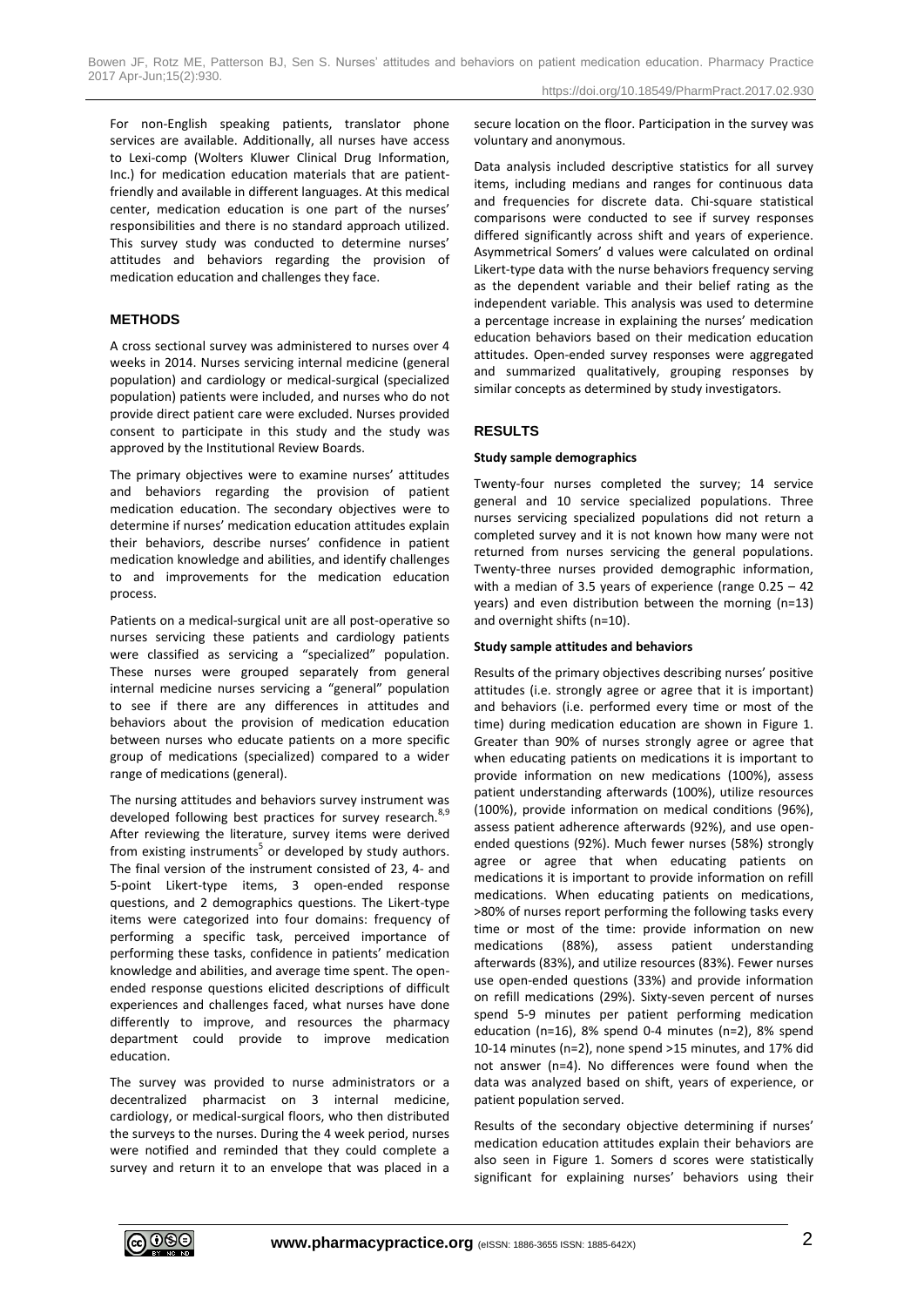

Figure 1. Nurses' attitudes and behaviors during medication education (n=24).

(a) Somers' d score 0.52, p<0.05; (b) Somers' d score 0.57, p<0.01; (c) Somers' d score 0.51, p<0.01; (d) Somers' d score 0.39, p<0.05

attitudes for: assessing patient adherence (0.57; p<0.01), providing information on new medications (0.52; p<0.05), using open-ended questions (0.51; p<0.01), and providing information on refill medications (0.39; p<0.05). This test demonstrates, for example, that knowing the attitudes of nurses in assessing patient adherence explains 57% of their behaviors in assessing patient adherence.

Nurses' confidence in patients' medication knowledge and abilities (i.e. strongly agree or agree that they are confident that after educating patients on their medications, patients can perform the items listed) is shown in Figure 2. Greater than 70% of nurses were confident that patients can understand and follow medication instructions, and identify the names and purpose of their medications. Fewer nurses were confident that patients know what to expect from medications (58%) and how to manage potential side effects (33%).

## **Study sample challenges, improvements, and resource needs**

For the open-ended questions, nurses were asked to recall difficult experiences educating patients on medications and describe challenges they faced, what they have done differently to improve, and what the pharmacy department could provide to improve medication education. Nineteen nurses described 29 challenges; the most common was a communication barrier (n=17, 58.6%), of which 41% were related to differences in language and 59% were related to the patient's cognitive status or level of understanding of the information (i.e. not related to language). The next most common challenges included complex medication information (n=4, 13.8%), specifically, inability to pronounce medications and confusion with generic names and multiple manufacturers, multiple medications for the same indication, and linking medications with indications. Other challenges included time limitations (n=2, 6.9%), and non-adherence (n=2, 6.9%).

Nurses were also asked to describe what they have done differently to improve patient medication education. Sixteen nurses described 23 changes. The most common were utilizing translator services (n=6, 26.1%) and providing written information (n=6, 26.1%); followed by educating the family or caregivers (n=4, 17.4%); tailoring the education session to the patient (n=4, 17.4%) such as by asking questions in different ways, providing patient specific schedules, and taking the patient's learning style into consideration; and providing additional medication information (n=3, 13%).

Lastly, nurses were asked to identify what the pharmacy department can provide to improve medication education. Ten nurses described 11 suggestions; the most common were providing additional written materials (n=5, 45.4%) for nurses (pre-printed brochures on common medications administered on the floor) and patients (easy to read and in different languages, medication schedules). The next most common response was to help identify when patients are being started on new medications (n=2, 18.2%). Finally, two responses indicated that the pharmacy department was already very helpful (n=2, 18.2%).

## **DISCUSSION**

The results of this survey provide insight into the attitudes and self-reported behaviors of nurses regarding the provision of medication education. Greater than 90% of nurses believe it is important to provide information on new medications and medical conditions, utilize resources,

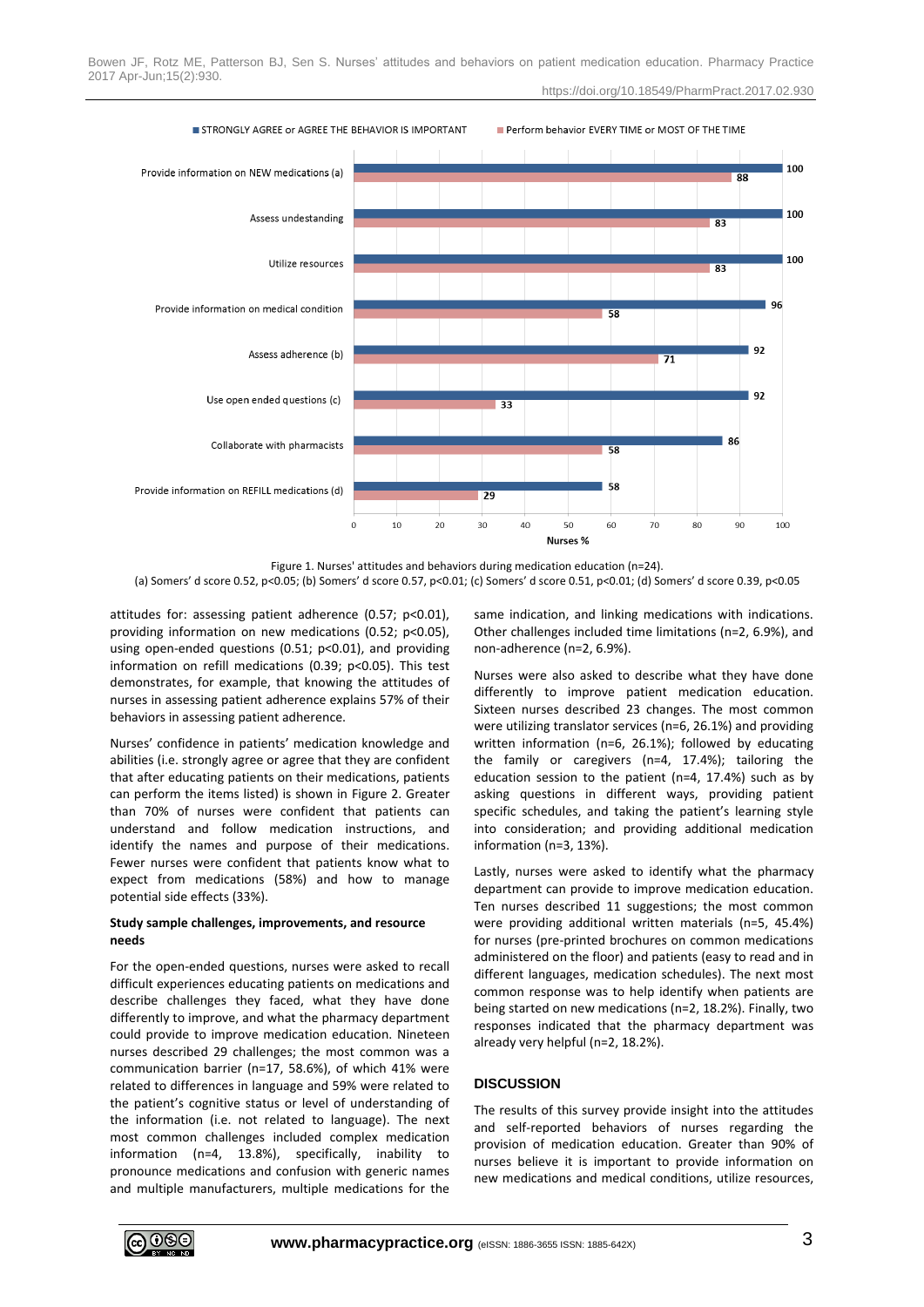

STRONGLY AGREE or AGREE that patients can perform the activity

Figure 2. Nurses' confidence regarding patients' medication knowledge and abilities (n=24). Survey Question: After educating patients on medications, you are confident that patients can…

assess patient understanding and adherence, and use open-ended questions when education patients on their medications. On the other hand, a little over half believe it is important to provide information on refill medications. Greater than 80% of nurses consistently provide information on new medications, assess patient understanding, and utilize resources, while one-third or less use open-ended questions and provide information on refill medications.

These results are also the first to compare nurses' attitudes with their reported behaviors. Nurses' positive attitudes were significantly and positively associated with performing only a few aspects of medication education, specifically, assessing patient adherence, providing information on new and refill medications, and using open-ended questions. However, no relationship was found for performing other aspects, such as, collaborating with pharmacists, assessing patient understanding, utilizing resources, and providing information on medical conditions.

Most nurses surveyed believe it is important to utilize resources to improve medication education; and many report utilizing strategies such as translator services, providing written information, and tailoring the education session to the patient. Although phone translator services and printed patient medication information in different languages are available at the institution, nurses also suggested that the pharmacy department provide additional written materials for nurses and patients to help improve medication education.

These findings are similar to those of other studies. Most nurses in our study reported spending <10 minutes per patient on medication education, which is consistent with another study that found time pressure and competing demands to be a frequently cited barrier to providing medication education.<sup>7</sup> There is also a lack of consensus among healthcare providers about who is responsible for providing medication education, as found by Auyeung *et al*. 6 Additionally, our study found that after educating patients about their medications, nurses lack confidence in their patients' knowledge regarding what to expect from their medications and how to manage their side effects. Similarly, Auyeung *et al*. found that patients reported low satisfaction with information they received about the risks of getting side effects and what to do if they experience them. They also found that doctors and nurses believed it was not solely their responsibility to provide that information to patients.<sup>6</sup>

Most nurses in our study agree it is important to collaborate with pharmacists on medication education, but do not perform this behavior frequently, even though involving pharmacists has been shown to reduce readmission rates.<sup>10</sup> Most nurses surveyed do not frequently provide information on refill medications or use open-ended questions. This is supported by other studies that found that nurses primarily provide education sheets and do not feel that discharge education impacts medication adherence<sup>5</sup>, and are less likely to ask about adherence with refills compared to new prescriptions.<sup>1</sup>

One limitation of this study is the small sample size of nurses surveyed. However, this small sample was purposefully selected to include nurses that provide patient care to general and specialized populations, enhancing the applicability of study findings across institutions with both. Another limitation is that surveys were provided to nursing administrators or a pharmacist for distribution to nurses. Due to the logistics of survey distribution, only information about how many surveys were distributed by the